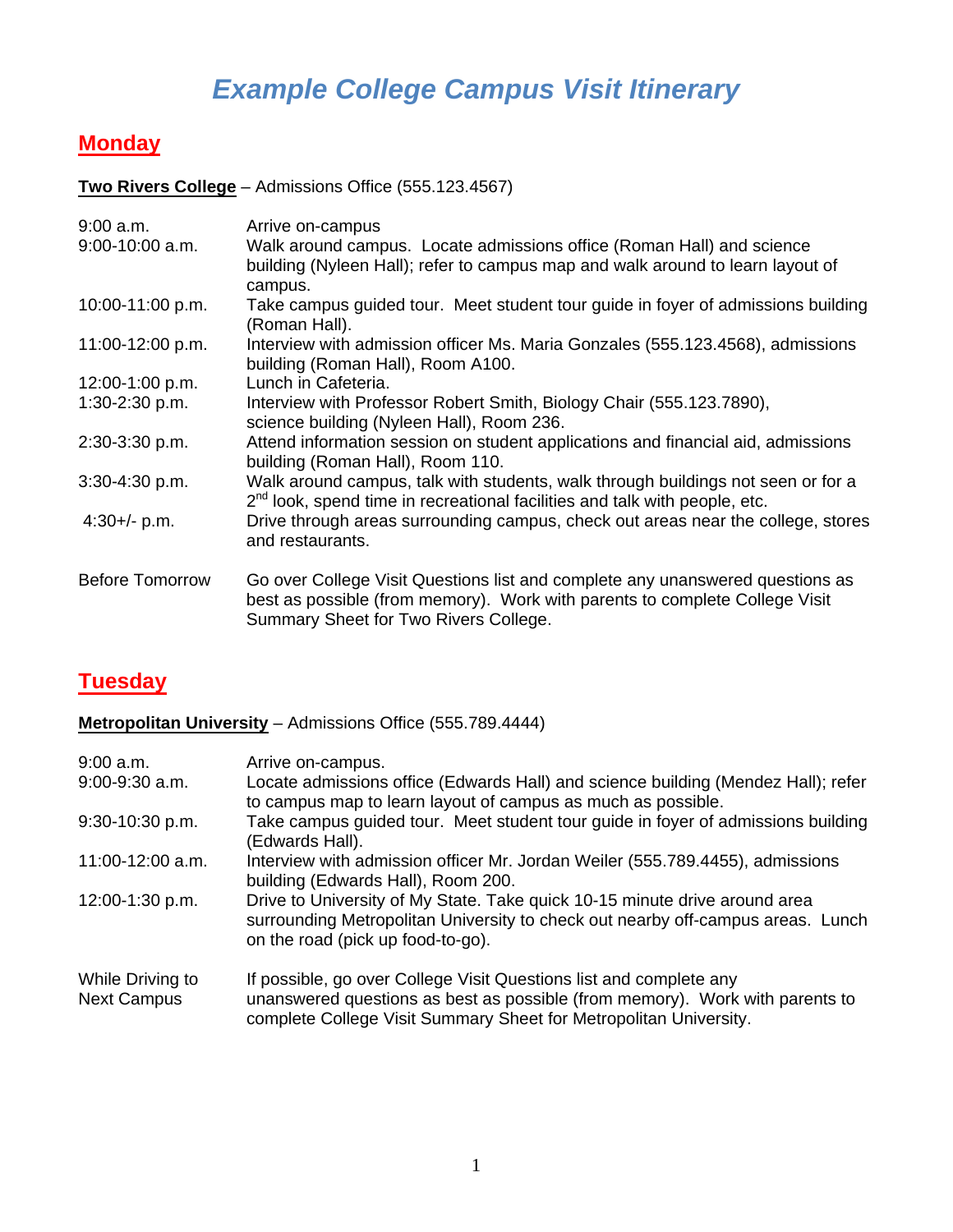## *Example College Campus Visit Itinerary (continued)*

### **Tuesday (continued)**

**University of My State** – Admissions Office (555.456.7789)

| $1:30-2:00$ p.m.       | Arrive on-campus.                                                                                                                                                                                                                                  |
|------------------------|----------------------------------------------------------------------------------------------------------------------------------------------------------------------------------------------------------------------------------------------------|
| 2:00-3:00 p.m.         | Take campus guided tour. Meet student tour guide in foyer of admissions building<br>(Thompson Hall).                                                                                                                                               |
| $3:00-4:00 p.m.$       | Interview with admission officer Mr. Craig Ito (555.456.7786), admissions building<br>(Thompson Hall), Room 101.                                                                                                                                   |
| $4:15-4:30 p.m.$       | Meet and brief introduction with Professor Joe Lancaster, Biology Chair<br>(555.456.4511), science building (Hawkins Hall), Room 332.                                                                                                              |
| $4:30-5:30+/- p.m.$    | Walk around campus, talk with students, walk through buildings not seen or for a<br>$2nd$ look, spend time in recreational facilities and talk with people, etc.                                                                                   |
| $5:30 +/- p.m.$        | Drive through areas surrounding campus, check out areas near the university,<br>stores and restaurants.                                                                                                                                            |
| <b>Before Tomorrow</b> | Go over College Visit Questions list and complete any unanswered questions as<br>best as possible (from memory). Work with parents to complete College Visit<br>Summary Sheet for University of My State (and Metropolitan University, if needed). |

#### **Wednesday**

**Eureka University** – Admissions Office (555.987.1234)

| 9:00 a.m.              | Arrive on-campus.                                                                                                                                                                                                   |
|------------------------|---------------------------------------------------------------------------------------------------------------------------------------------------------------------------------------------------------------------|
| $9:00-10:00$ a.m.      | Walk around campus. Locate admissions office (Smith Hall) and science building<br>(Science Hall); refer to campus map and walk around to learn layout of campus.                                                    |
| 10:00-11:00 p.m.       | Take campus guided tour. Meet student tour guide in foyer of admissions building<br>(Smith Hall).                                                                                                                   |
| 11:00-12:00 a.m.       | Interview with admission officer Mr. Mike Jacobs (555.987.1278), admissions<br>building (Smith Hall), Room 200.                                                                                                     |
| 12:00-1:00 p.m.        | Lunch in Cafeteria.                                                                                                                                                                                                 |
| $1:30-2:00$ p.m.       | Meeting with financial aid officer Ms. Emma Jones (555.987.8321) in financial aid<br>building (Baker Hall), Room 140. Discuss financial aid and special Eureka<br>University alumni scholarship for biology majors. |
| 2:30-3:15 p.m.         | Interview with Professor Margaret Miller, Biology Professor, (555.456.7890)<br>Science Hall, Room 236.                                                                                                              |
| $3:30-4:30 p.m.$       | Sit in Biology 101 class taught by Professor Miller in Science Hall.                                                                                                                                                |
| $4:30-5:30+/- p.m.$    | Walk around campus, talk with students, walk through buildings not seen or for a<br>$2nd$ look, spend time in recreational facilities and talk with people, etc.                                                    |
| $5:30+/- p.m.$         | Drive through areas surrounding campus, check out areas near the university,<br>stores and restaurants.                                                                                                             |
| <b>Before Tomorrow</b> | Go over College Visit Questions list and complete any unanswered questions as<br>best as possible (from memory). Work with parents to complete College Visit<br>Summary Sheet for Eureka University.                |